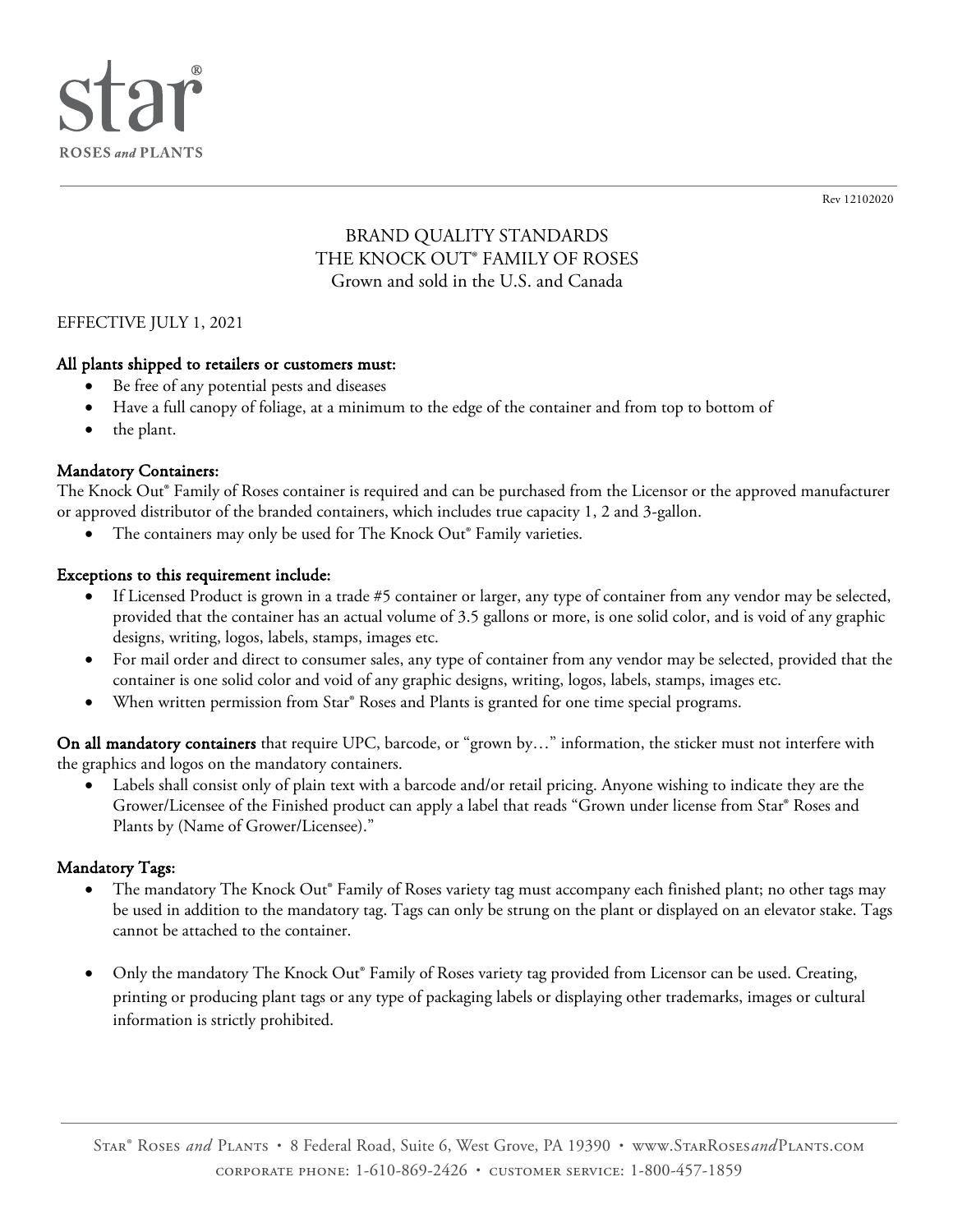#### Have the following minimum plant dimensions:

- 8" to 10" tall for 1-gallon containers in leaf
- 12" to 15" tall for 2-gallon containers in leaf
- 15" to 18" tall for 3-gallon containers in leaf

### Dormant Plants:

• A fully dormant plant should be cut back to 1/2 the minimum size standards and be fully rooted to the bottom of the container prior to shipping.

## Recognizing the importance of maintaining the value and brand quality of The Knock Out® Family of Roses, our minimum suggested landed pricing is as follows:

- 1-gallon container: \$6.95 U.S. \$8.94 Canada
- 2-gallon container: \$9.95 U.S. \$12.80 Canada
- 3-gallon container: \$11.95 U.S. \$15.37 Canada
- Any plant sold in a 3.5-gallon or greater size container must meet or exceed the 3-gallon minimum specifications and pricing.



The Knock Out® Family of Roses mandatory container



The Knock Out® Family of Roses mandatory tag *(The Knock Out® Rose variety shown as an example)*



Compliant use of Knock Out® Roses mandatory container and tag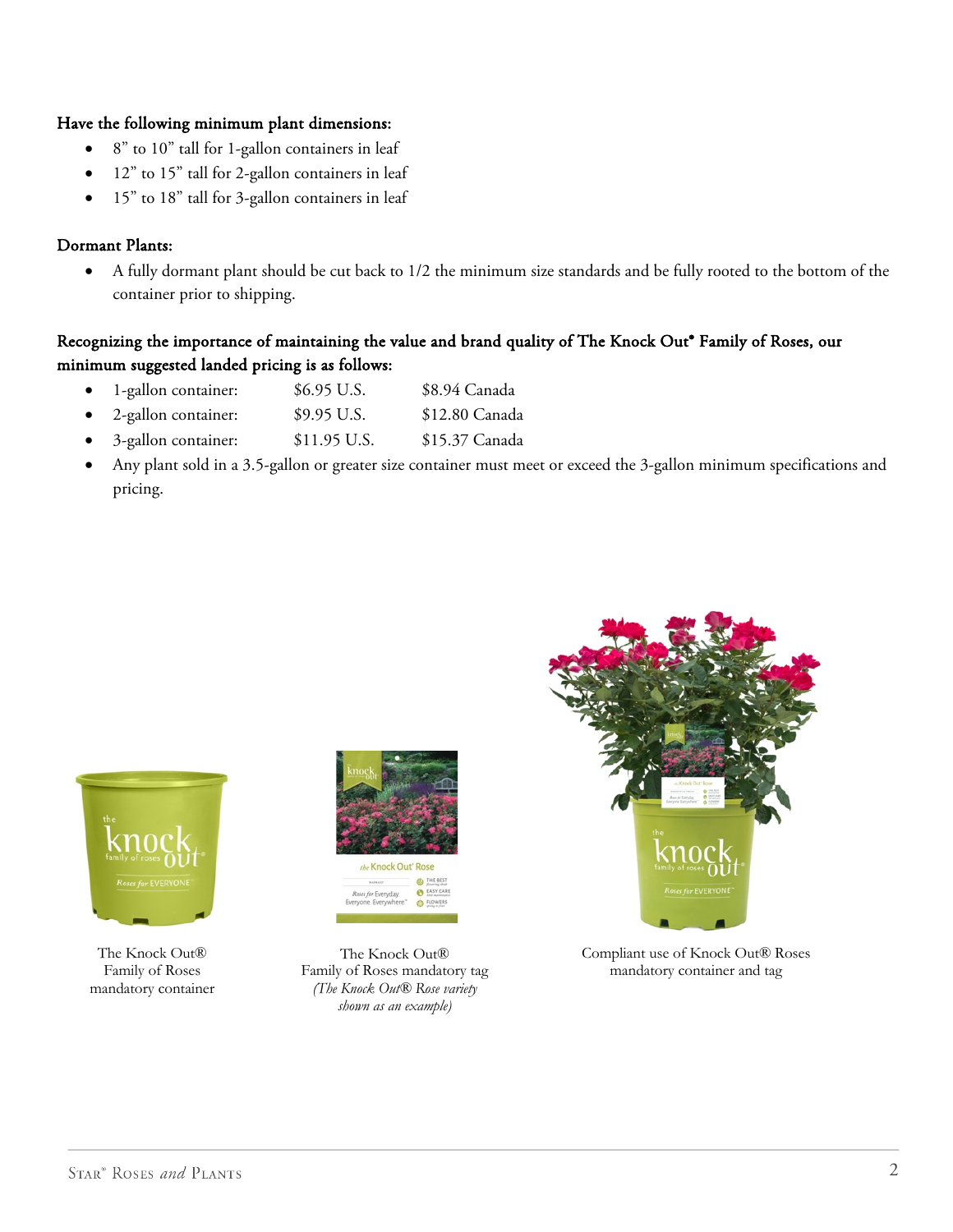# STAR® ROSES AND PLANTS TRADEMARK USAGE GUIDELINES for the KNOCK OUT® Trademark

Star® Roses and Plants/Conard-Pyle (hereinafter the "Company") trademarks and logos are among the most critical elements of our identity and convey many aspects of our business. The KNOCK OUT® Family of Roses mark is widely recognized as a positive industry symbol that highlights our commitment to the Plant and Horticultural Industry nationally and internationally.

A trademark is a word, name, symbol, device, design or phrase adopted and used by the Company to identify its goods and to distinguish them from the goods of others. Trademarks, otherwise known as brands, are usually marked with either a ™ or an ® symbol (a ™ designates an unregistered trademark and an ® designates a registered trademark).

The KNOCK OUT® trademark is a registered mark that is used in connection with roses and marketed nationally and internationally to signify the quality and excellence for which the Company is known. The Company has obtained valuable rights through proper, lengthy and continuous use of its trademark. Adherence to the following usage guidelines will help us maintain the integrity of our brand and preserve its value.

## Referential Trademark Usage:

The KNOCK OUT® trademark identifies the brand or source of a line of Company plant products, namely roses, and may be used on tags affixed to the products or on elevator stakes as indicated in the Compliant Container and Tag example attached hereto. The mark may also be used in related marketing and promotional literature, print materials and other related media provided that:

- You adhere to these trademark usage guidelines
- You do not imply a relationship or association with the Company that does not exist
- You use appropriate notice on all trademark usage
- You always use trademarks and logos in the manner intended by the Company
- You do not use them for goods or services for which they were not originally intended. You may not alter them in any way.
- You do not incorporate the Company trademarks or logos into your or other third party product names, service names, trademarks, logos, or company names.
- You ensure that any use of the Company trademarks and logos are (a) truthful, fair and not misleading and (b) comply with Company guidelines, which may be modified by the Company at any time at its sole discretion.

## General Trademark Usage Guidelines:

Use appropriate markings. Always designate the trademark with the appropriate symbol -  $^{\mathbb{N}}$  or  $^{\circ}$ .